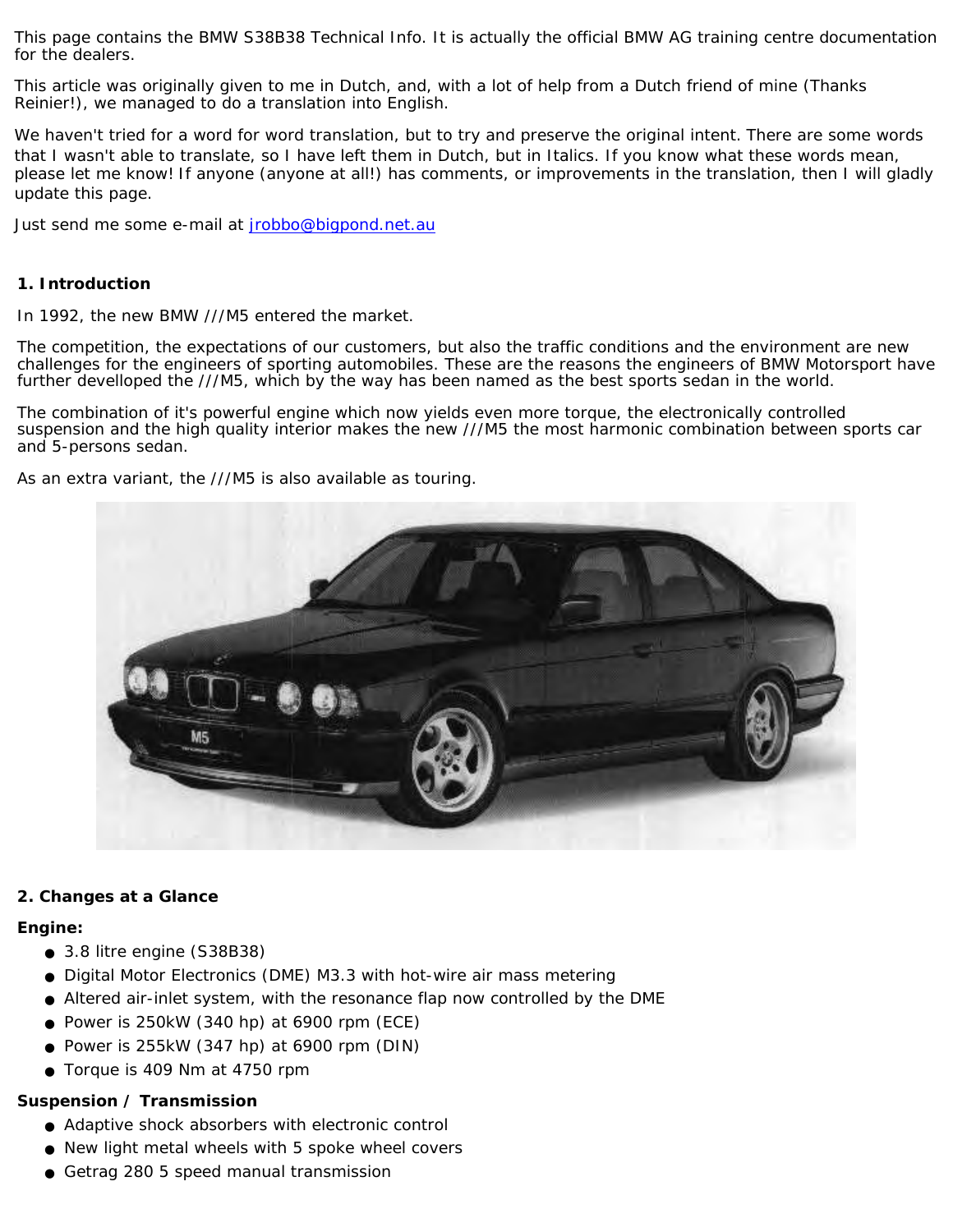- ABS anti lock braking system with microprocessor
- Dual mass flywheel

#### **Chassis**

- New, special colors available, including 6 metallic colors, 3 non metallic colors, and 3 metallic colors specific to ///M (Avus Blue, Daytona Violet, and Mugello Red)
- Contrasting spoiler color

# **Interior**

- New seat trims with cloth inserts and leather bolsters and headrest
- New high-quality sill plates

# **Electrical**

● 140A / 1960W Alternator

# **3. S38B38 Motor**

Most of the work that went into the further advancement of the M5 went into the engine.

Improved traction in the low to mid rev range is due to the increase in bore and stroke over the 3.6 litre engine.

The engine is controlled by the most advance electronic control system, and features a distributerless ignition system with each cylinder having its own individual coil.

The engine has been designed to produce optimal power output, whilst improving upon the fuel consumption of the 3.6 litre engine.

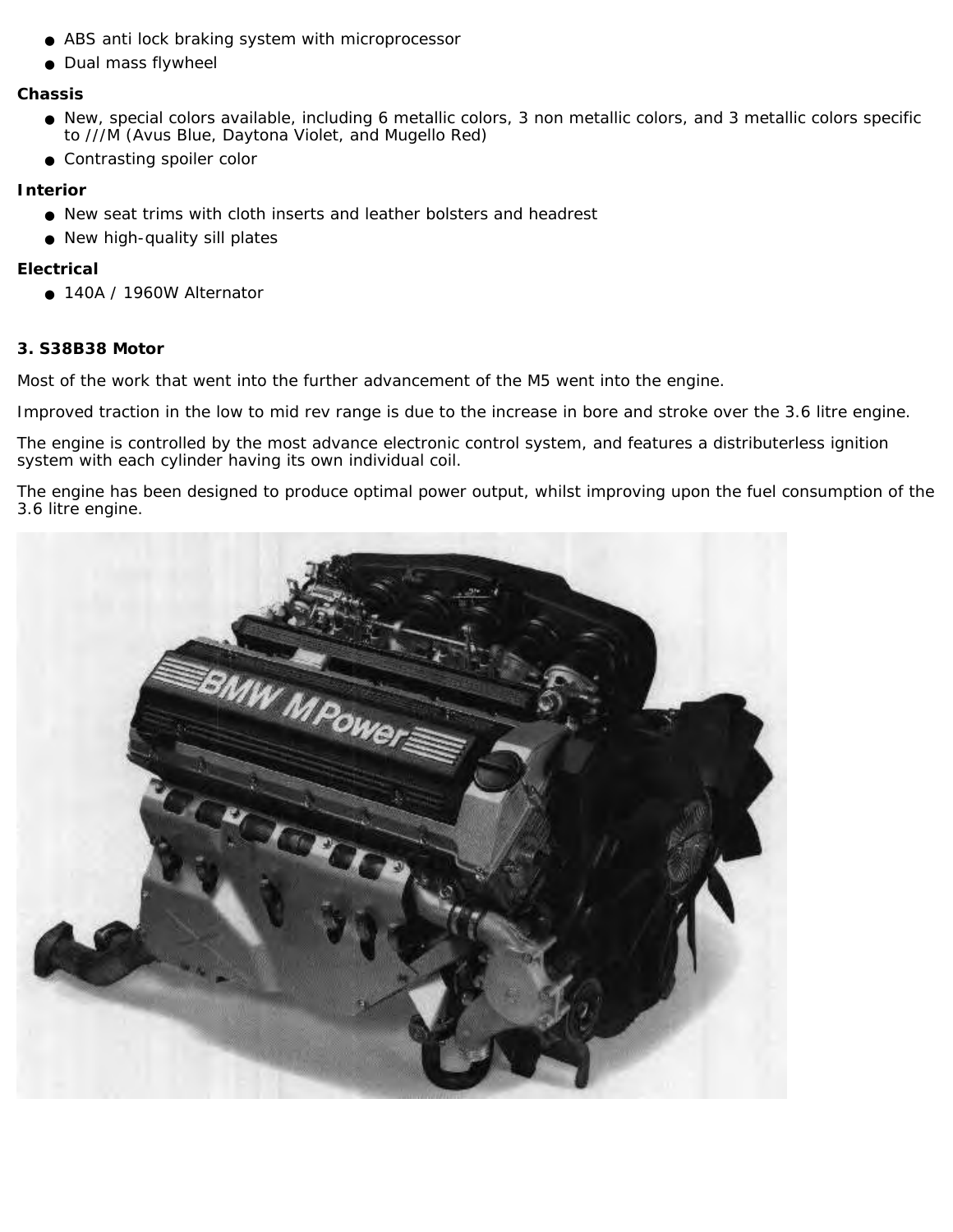

# **3.1 Engine Block**

|               | M5 '92 | M5 '89 |
|---------------|--------|--------|
| Capacity (cc) | 3795   | 3535   |
| Stroke (mm)   | 90     | 86     |
| Bore          | 94.6   | 93.5   |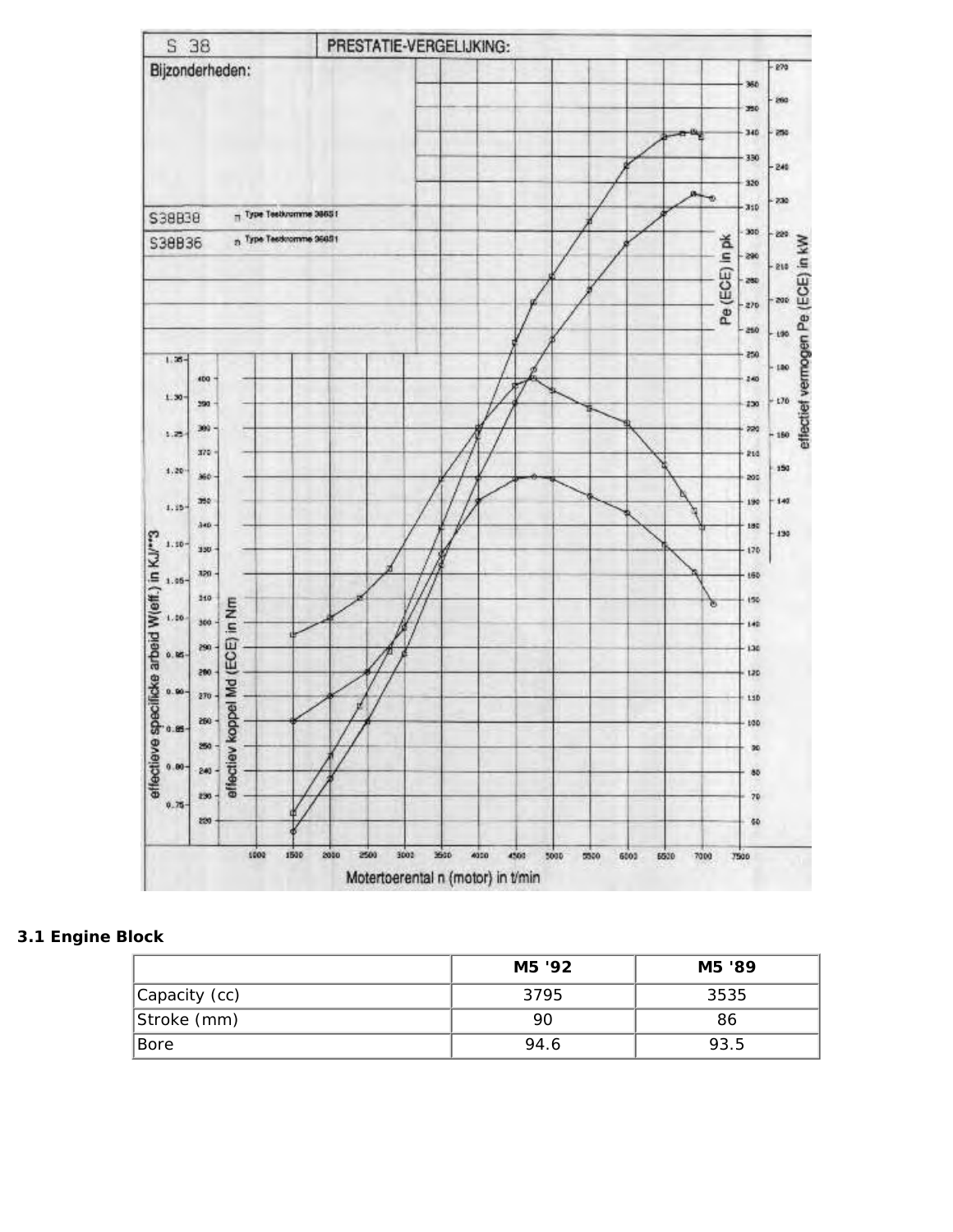# **3.2 Crankshaft**

The crankshaft has been altered to allow a stroke of 90mm, while being optimised for weight.

The 12 counterweights have been rounded on one side to reduce the inertia of the crankshaft.

The new dual mass flywheel has a harmonic balancer with four stretch bolts, and is fastened to the cranckshaft with three phases. First the bolts are fastened by a specific torque, followed by two phases of a specific number of degrees.



# **3.3 Conrods**

The length of the conrods has been reduced from 144mm to 142.5mm

# **3.4 Pistons**

New lightweight pistons are installed, made from high quality aluminium. The compression ratio has been raised from 10.0:1 to 10.5:1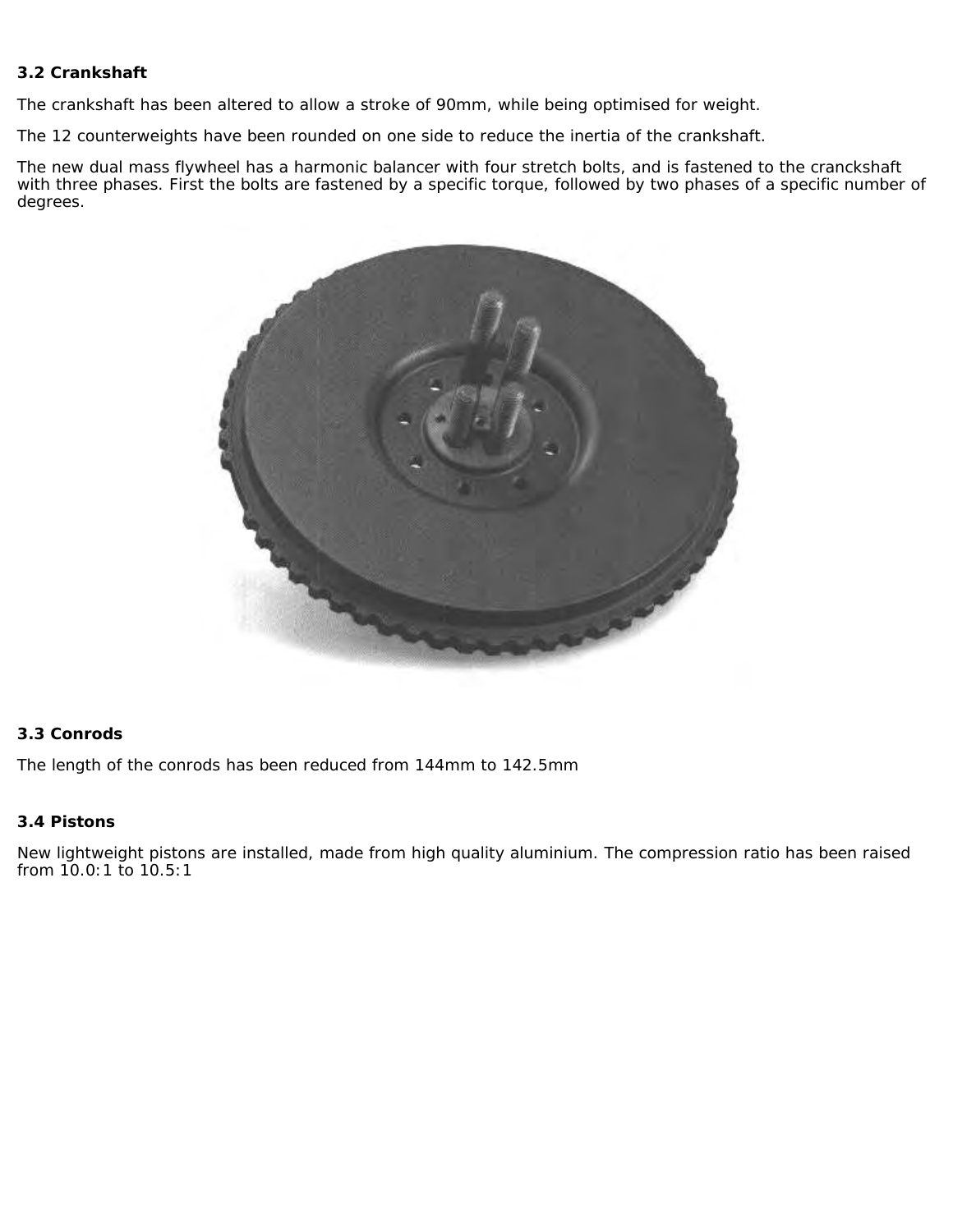

# **Mounting guidelines:**

With the mounting of the two top piston rings, it is important that the "TOP" mark is located to above.

It is only allowable to use pistons of the same weight class in one engine. The arrow on the piston bottom signifies the direction of the motion.

# **3.5 Cylinder Head**

From the outside, the cylinder head looks to be unchanged from the last model.

The diameter of the inlet ports has been enlarged to 29.2mm, up from 28mm

The new head features improved coolant flow around the combustion chambers and spark plugs



The individual coils are mounted underneath the plastic cover, directly above each spark plug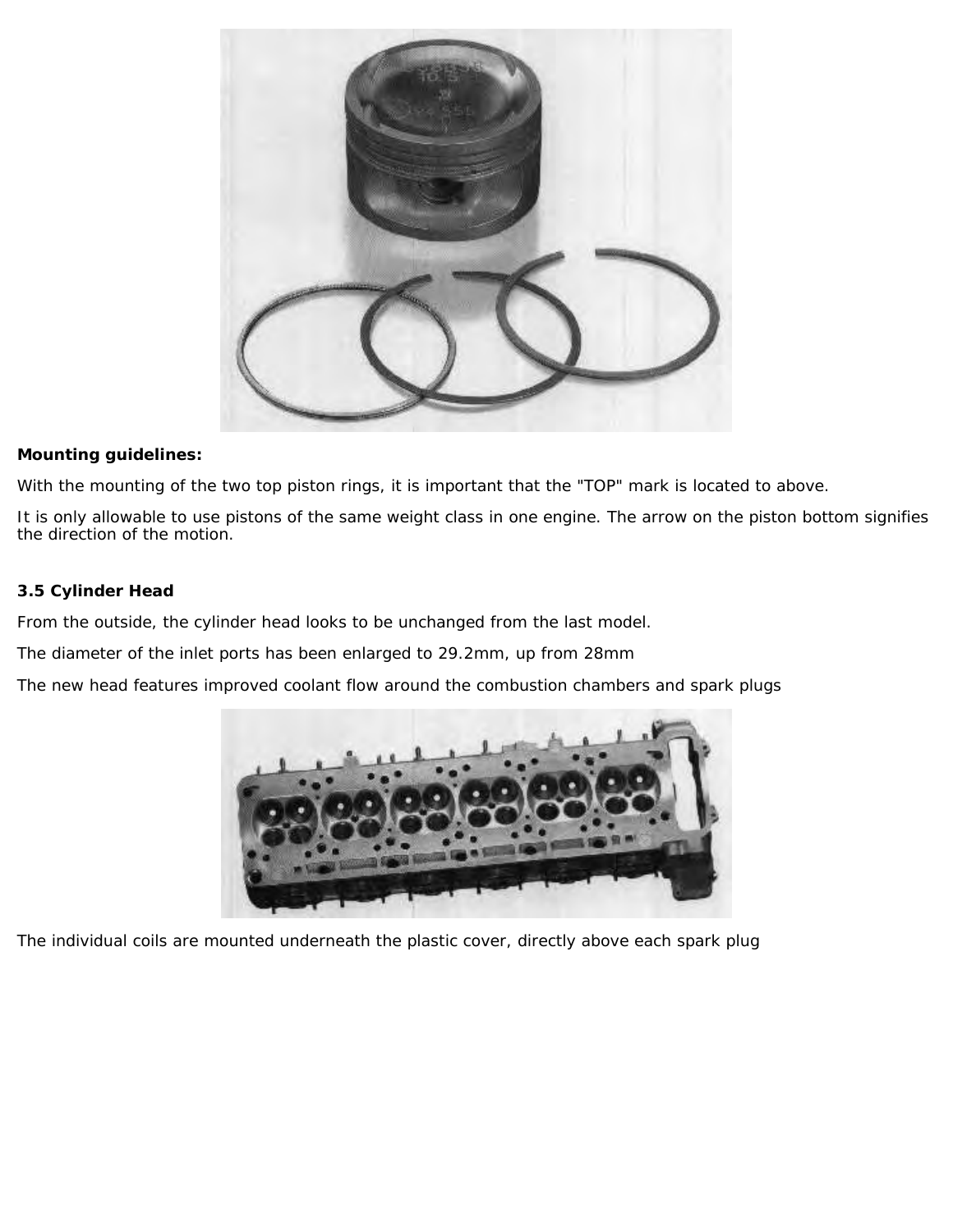

#### **3.6 Camshafts**

The camshaft duration has been changed to 264°/108°, and lift has been increased to 10.7 mm for improved cylinder filling.

The diameter of the inlet valves has been increased from 37mm to 38.5mm

The diameter of the exhaust valves has been increased from 32mm to 32.5mm

For a better cooling, the exhaust valves are sodium filled

The membrame damper which is used untill now is removed due to a new design of the chain tensioner (below). This new tensioner improves overall reliability.

#### **Chain tensioner procedure**

1 - Put the seal on the new chain tensioner and place the tensioner by hand (The tensioner hook will get the tensioner rail)

2 - Torque the Chain tensioner to 55 Nm

3 - Put the gearbox in 5th gear and push the car for-and backwards (or turn the crankshaft several times). Repeat this until the camshafts start turning. (The resistance will increase). This causes that the chain tensioner will be unlocked.

4 - Before checking the unlocking, the crankshaft has to be turned within the tolerance of the chain. This means that the camshafts may not turn. The chain tensioner is unlocked if the maximum movement near the vibration damper is one tooth and one tooth hole.

5 - If this is not the case, turn the M8 bolt at the back side of the chain tensioner until you feel resistance. Turn the bolt loose again and repeat the procedure from point 3 and start checking the chain tensioner again with point 4.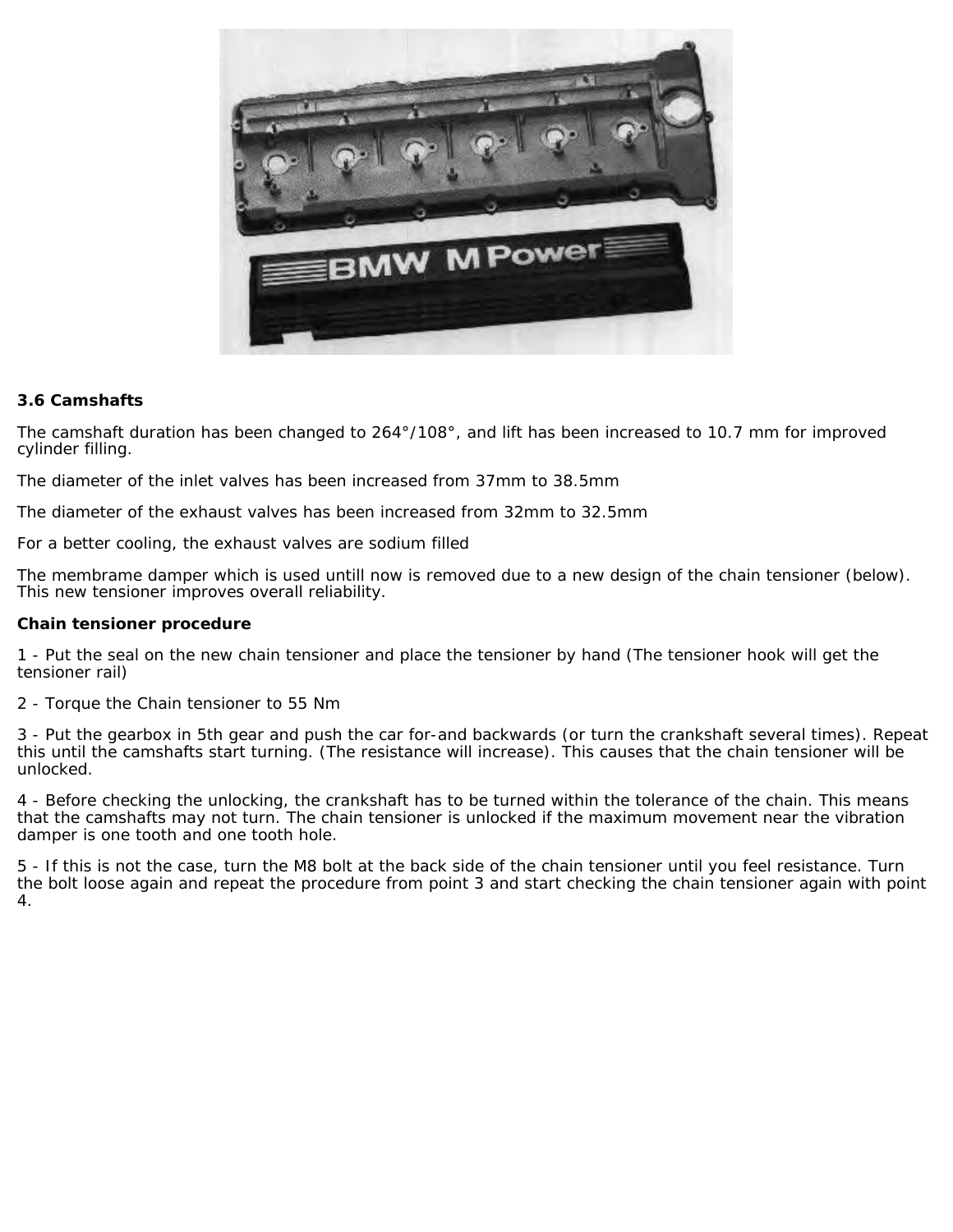

# **3.7 Thermostat**

The thermostat housing has been redesigned; it contains an annular slide valve which is actuated by a temperature-dependent expansion element containing wax.

Please note its proper position when reinstalling this element.

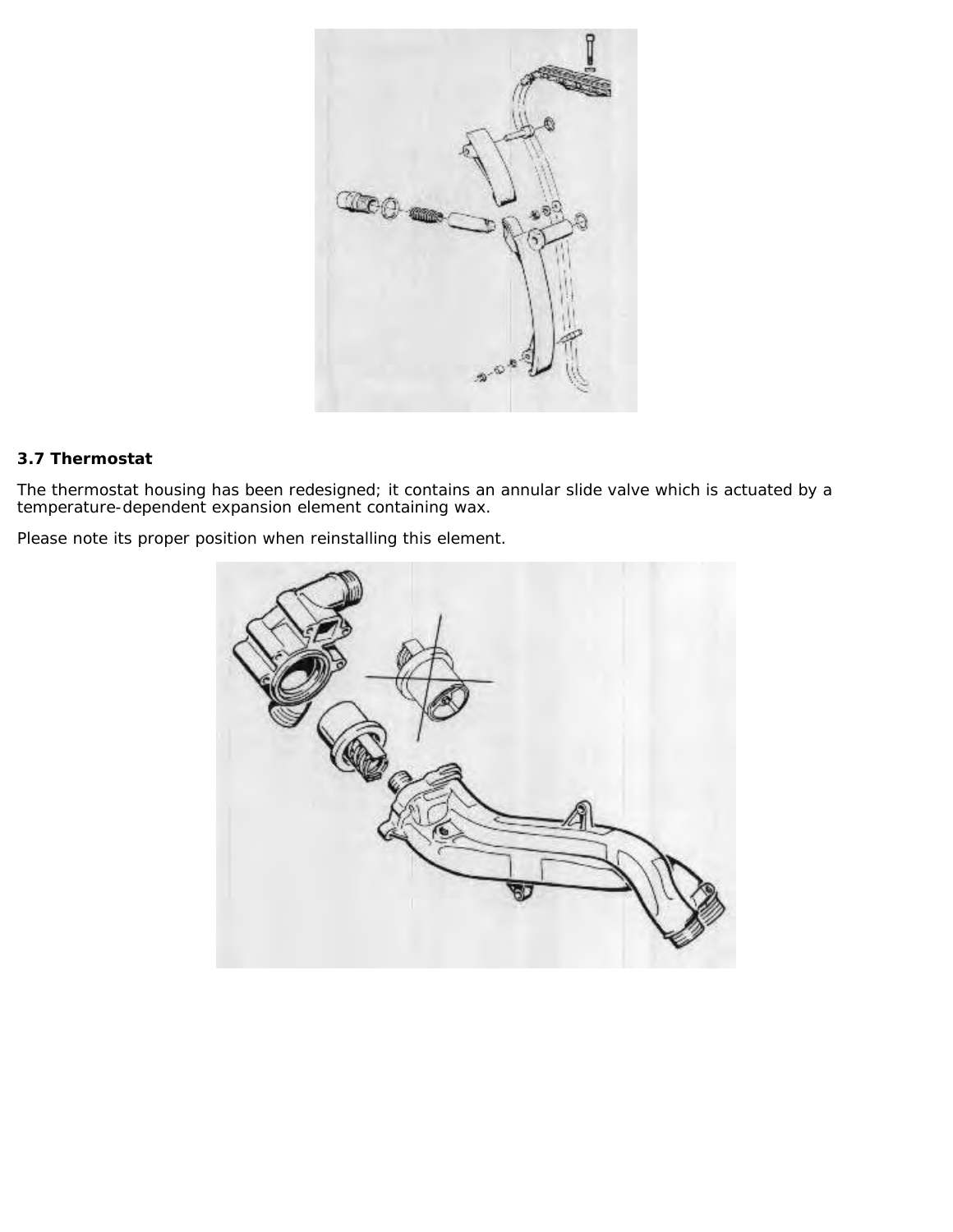# **3.8 Inlet Air System**

To reduce induction noise, the air filer now has a resonator to lessen pressure waves



# **Throttle body manifold:**

The diameter of the butterfly valves of the intake system with 6 different butterfly valves is increased to 50mm

To regulate the top speed to 250km/h, the butterfly valves are withdrawn by a servo motor.

A short, funnel shaped tube and a new airfilter box with an improved air flow handles the suction of the intake air outside the engine compartment.



The resonance flap principles are unchanged from the previous engine. However, the resonance flap is now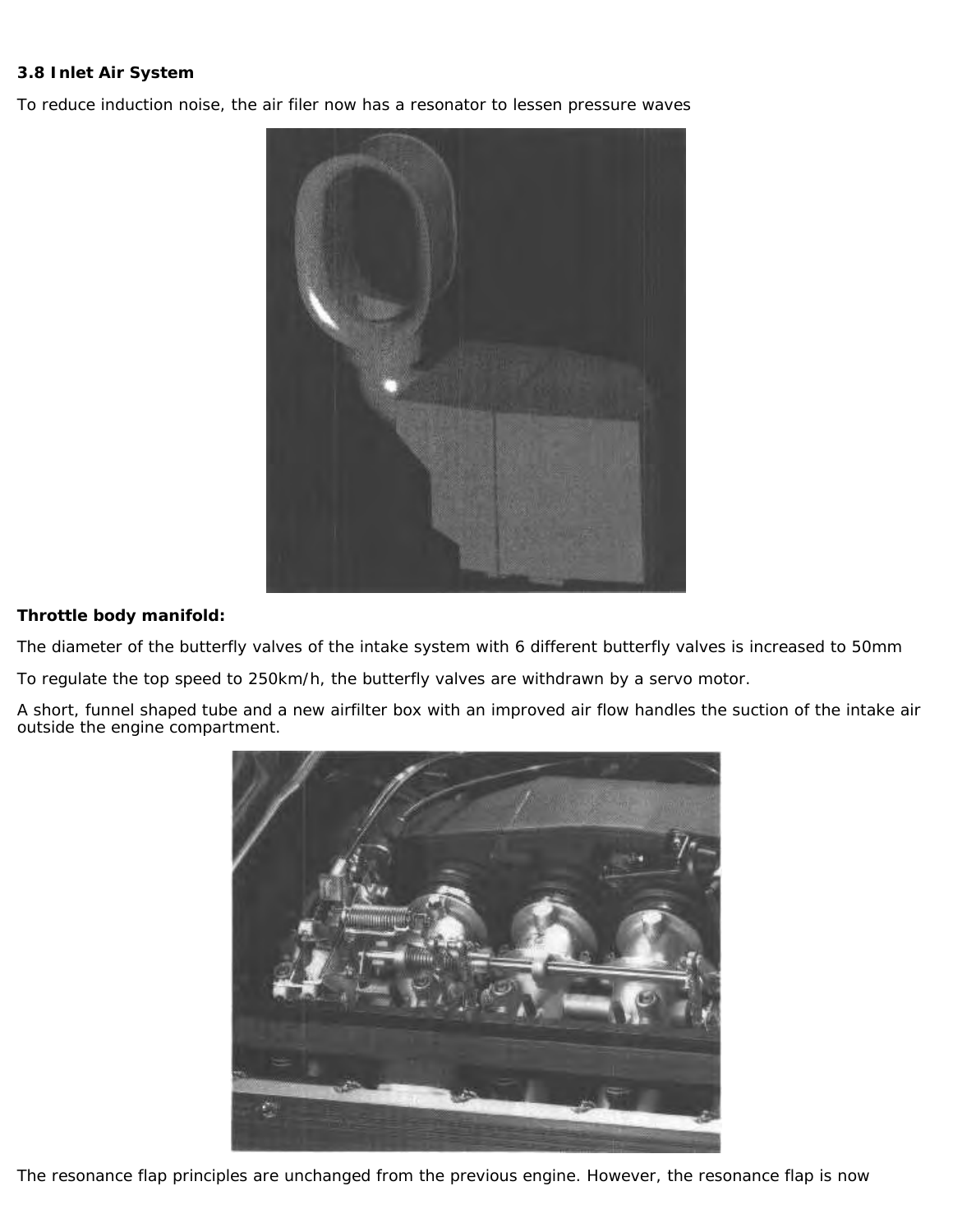controlled by the DME3.3 instead of by a separate control unit.

There is also an extra switch point added at 2480rpm, as is shown in the torque graph below.



# **3.9 Exhaust System**

The exhaust manifold is made of special steel and is equipped with air injection connectors and 6 separate connectors for a CO probe. An ideal cylinder balance is achieved by using this exhaust manifold.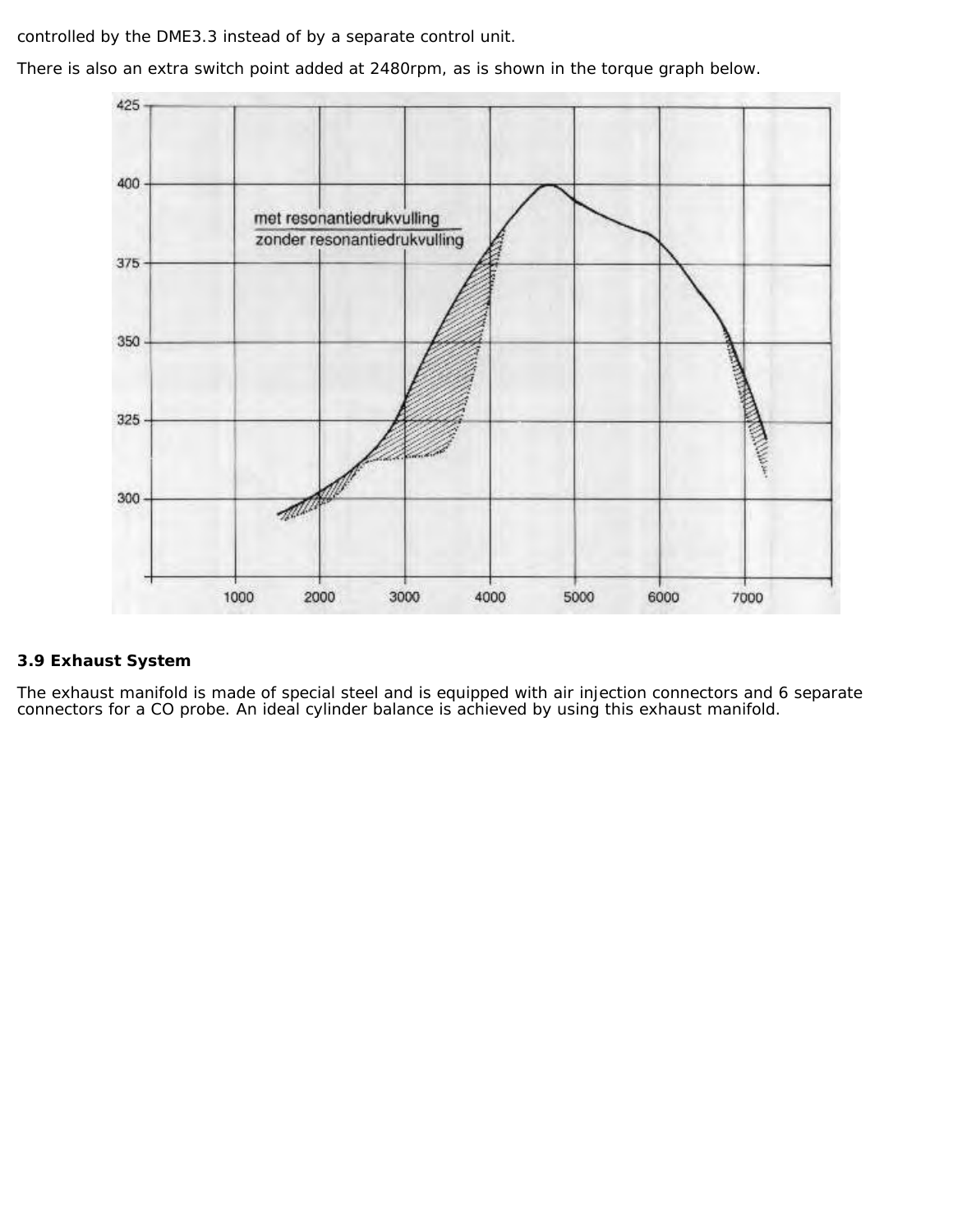

The new engine features a double metallic catalyc converter (ESD: reflection technology) with 6 monolites. With this catalyc converter, the ///M5 complies with the most severe emmisions regulations. This construction has the following advantages over a ceramic converter:

- lower back pressure while remaining compact
- lower specific heat conduction
- better resistance to high temperatures



#### **4. Interior and Exterior**

New special colors are the motorsport colors "avusblau-metallic" (avus blue), "daytonaviolet-metallic" (daytona violet) and "mugello-rot" (mugello red). In addition, "granit-slber" (granite silver) is available as a standard color.

The interior of the ///M5 is further refined by using the new materials.

The new "fine cloth" clothing is standard. For the sidewalls of the seats and the headrests in two color design (black/silvergrey) Amaretta (nature leather character) is used. (See also changes at a glance)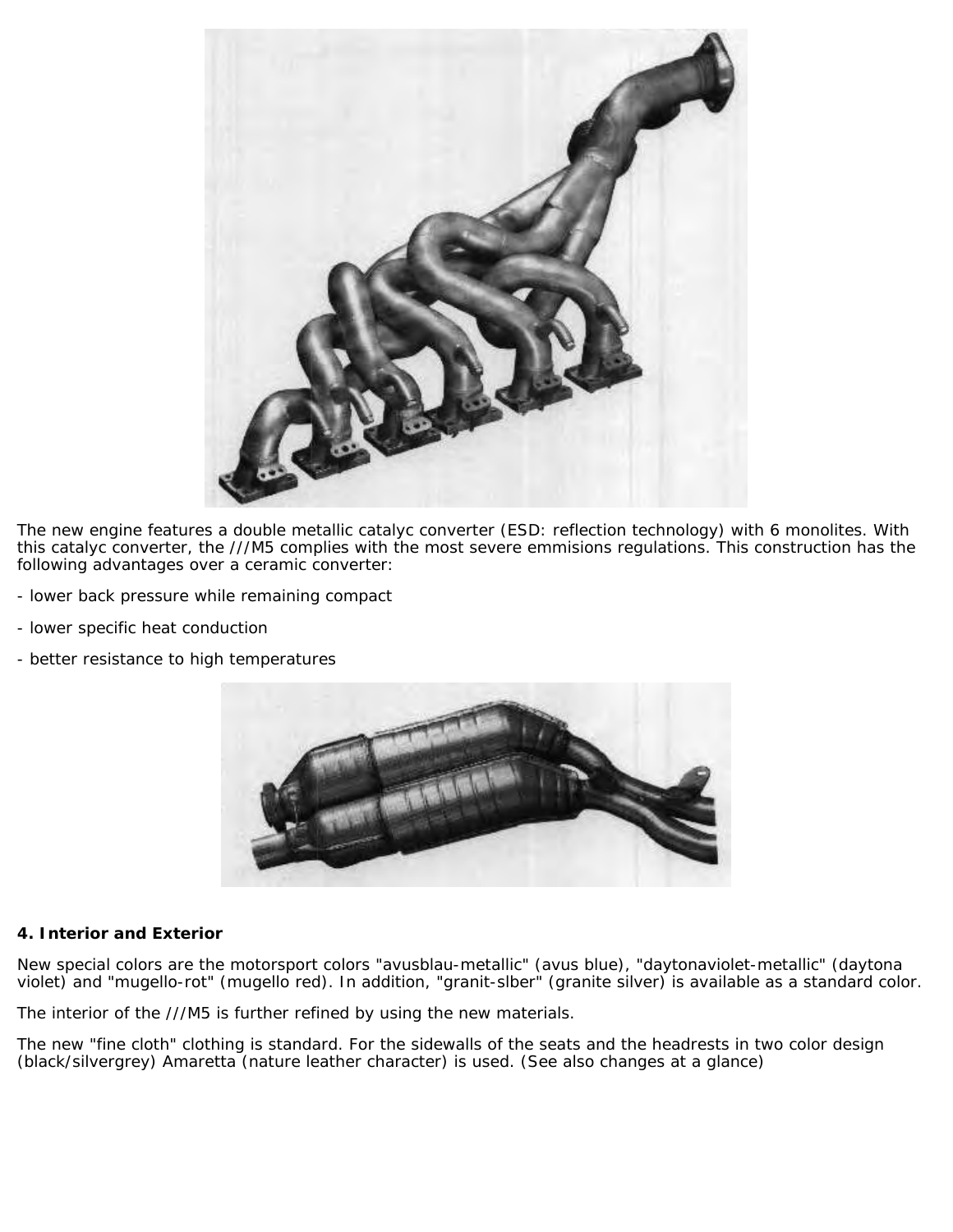# **5. Tyres and Wheels**

New are the five spoke alloy wheels. A better cooling of the brakes is achieved by the combination of larger openings and the fins placed in the driving direction.

The two piece rim consists of a forged alloy carrier rim and a cast alloy cover.

The AH-system (assymetric hump) with the flat tyre driving capabilities is not changed.

In combination with the higher rear axle weight, the ///M5 touring is equipped with 9J\*17 rims with 255/40ZR17 tyres.

#### **6. Drivetrain**

To improve comfort at idle and low speed and at the same time to tract the higher engine power and torque, the drivetrain has been altered as follows:

- New reference fields for the motor electronics (DME).
- Dual mass flywheel.
- Clutch with a changed diaphragm spring
- The lining is now glued to the clutch plate
- $\bullet$  The gearbox is the Getrag 280/5/52

#### **7. Suspension**

The new ///M5 is standard equipped with the adaptive ///M-suspension, which means the EDCIII+ system with automatic electronic control of the shock absorbers with three reference lines. This system offers more comfort on bad road surfaces whilst improving the sporting driving behaviour.

For the most demanding sportive driver, the Nurburgring option is available as an extra. By means of a switch it is possible to shift the limiting values of the reference fields to the direction of the sportive behaviour.

The Nurburgring option also includes a thicker rear swaybar of 19mm instead of 18mm, wider tyres (255/40ZR17) on  $9J*17$  rims for the rear axle and a specially for the  $\frac{\dot{\gamma}}{\gamma}$ M5 adjusted servotronic steering. The manouverebility and roadholding are now allmost comparable to a racing car.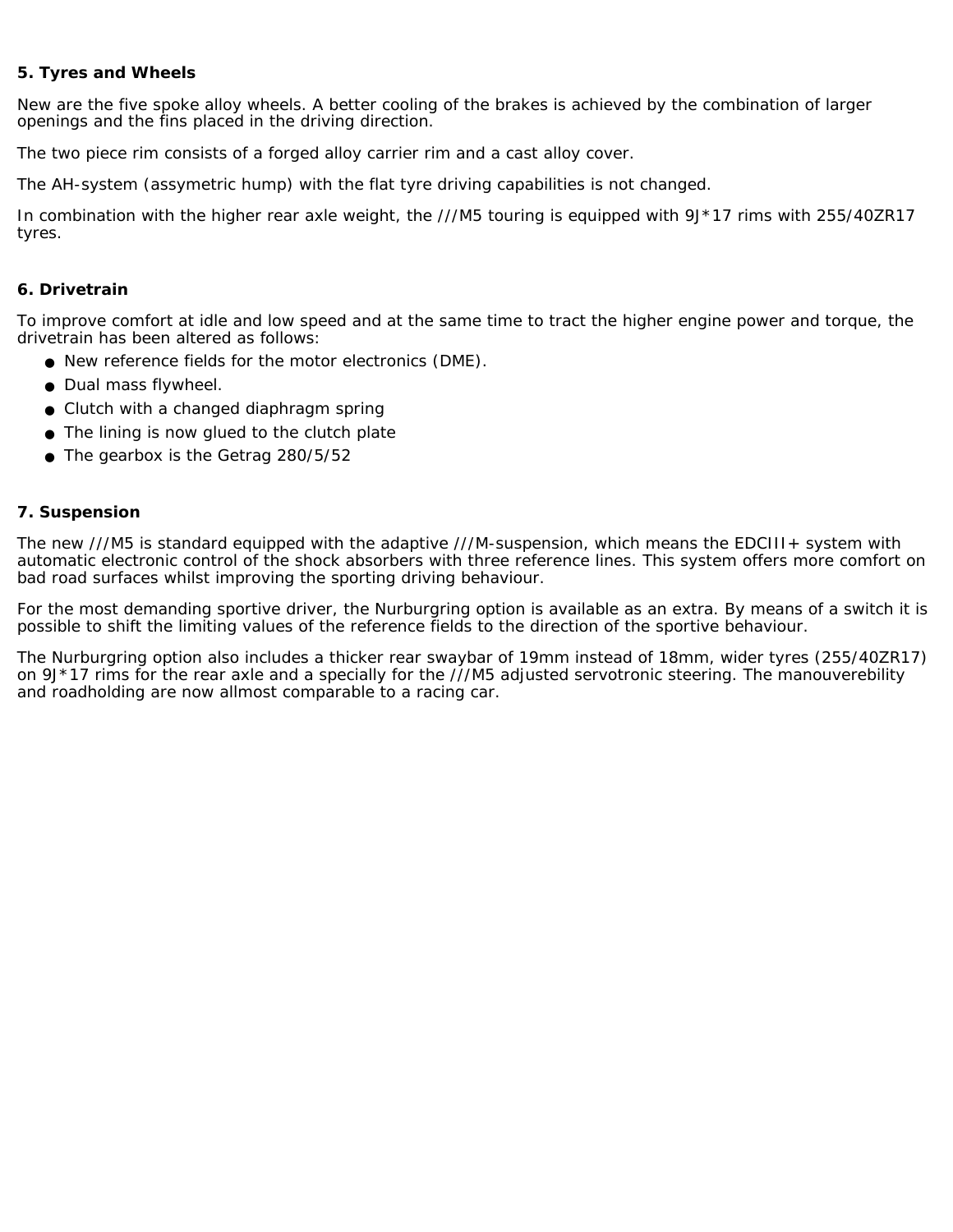

# **8. Electrical**

The new alternator is capable of delivering 140A / 1960W

# **9 Technical Specifications**

| <b>Technical Specifications</b> |                                    |    | M5 '92 | M5 Touring | M5 '89 |
|---------------------------------|------------------------------------|----|--------|------------|--------|
| <b>Dimensions</b>               | Length/width/height                | mm | 4720   |            | 4720   |
|                                 | Width                              | mm | 1751   |            | 1751   |
|                                 | Height                             | mm | 1392   |            | 1392   |
|                                 | Wheelbase                          | mm | 2761   |            | 2761   |
|                                 | <b>Turning Circle</b>              | m  | 11.0   |            | 11.0   |
|                                 | Track, front                       | mm | 1474   |            | 1474   |
|                                 | Track, rear                        | mm | 1496   | 1492       | 1496   |
|                                 | Width at shoulder height,<br>front | mm | 1380   |            | 1380   |
|                                 | Width at shoulder height,<br>rear  | mm | 1403   |            | 1403   |
|                                 | Width at elbow height,<br>front    | mm | 1456   |            | 1456   |
|                                 | Width at elbow height,<br>rear     | mm | 1446   |            | 1446   |
|                                 | Head room, effective,<br>front     | mm | 980    |            | 980    |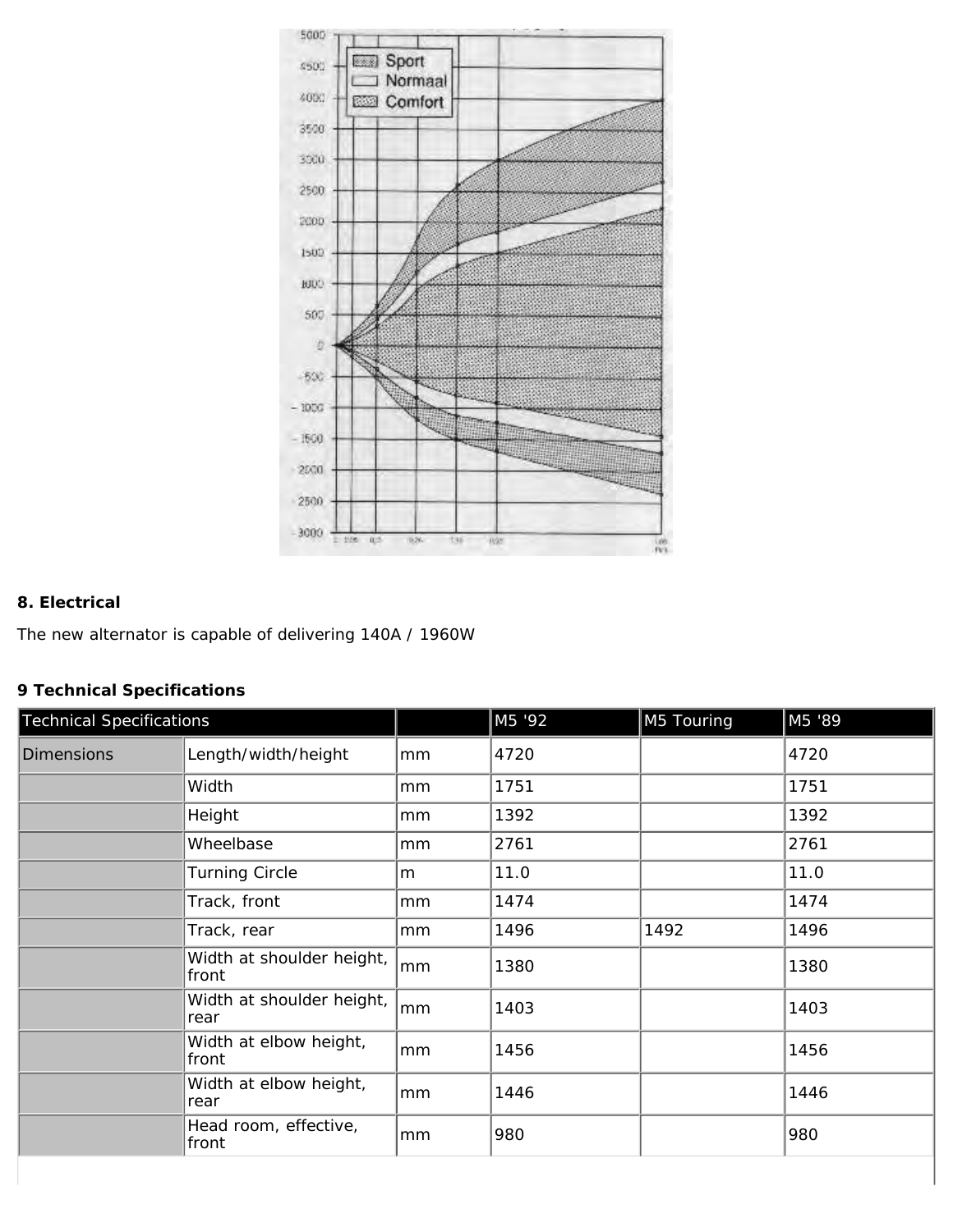|             | Head room, effective,<br>rear   | mm                        | 950        |      | 950        |
|-------------|---------------------------------|---------------------------|------------|------|------------|
|             | Luggage capacity                |                           | 460        |      | 460        |
|             | <b>Fuel Tank Capacity</b>       |                           | 90         | 90   | 90         |
|             | <b>Fuel Tank Range</b>          | km                        | 750        | 750  | 750        |
| Weight      | Dry Weight                      | kg                        | 1650       | 1750 | 1670       |
|             | Maximum total weight            | kg                        | 2150       | 2250 | 2150       |
|             | Maximum Load                    | kg                        | 500        | 500  | 480        |
|             | Axle weight, front              | kg                        | 1030       |      | 1030       |
|             | Axle weight, front              | kg                        | 1250       |      | 1200       |
|             | Maximum roof load               | kg                        | 100        |      | 100        |
|             | <b>Allowable Trailer Weight</b> | kg                        | 700/1400   |      | 700/1400   |
| Motor       | Cylinders                       |                           | 6, 4V      |      | 6, 4V      |
|             | Capacity                        | cc                        | 3795       |      | 3535       |
|             | <b>Stroke</b>                   | mm                        | 90         |      | 86         |
|             | <b>Bore</b>                     | mm                        | 94.6       |      | 93.4       |
|             | Power (ECE)                     | kW                        | 250 @ 6900 |      | 230 @ 6900 |
|             | Power (ECE)                     | hp                        | 340 @ 6900 |      | 312 @ 6900 |
|             | Power (DIN)                     | kW                        | 255 @ 6900 |      | 232 @ 6900 |
|             | Power (DIN)                     | hp                        | 347 @ 6900 |      | 315 @ 6900 |
|             | Torque (ECE)                    | Nm                        | 400 @ 4750 |      | 356 @ 4750 |
|             | Torque (DIN)                    | Nm                        | 409 @ 4750 |      | 360 @ 4750 |
|             | <b>Specific Power (ECE)</b>     | kW/l                      | 65.9       |      | 65.1       |
|             | <b>Specific Power (DIN)</b>     | kW/l                      | 67.2       |      | 65.6       |
|             | <b>Specific Torque (ECE)</b>    | Nm/l                      | 105.4      |      | 100.7      |
|             | Specific Torque (DIN)           | Nm/l                      | 107.8      |      | 101.8      |
|             | <b>Compression Ratio</b>        | :1                        | 10.5       |      | 10.0       |
| Gearbox     | 1st Gear                        | :1                        | 3.51       |      | 3.51       |
|             | 2nd Gear                        | :1                        | 2.08       |      | 2.08       |
|             | 3rd Gear                        | :1                        | 1.35       |      | 1.35       |
|             | 4th Gear                        | :1                        | 1.00       |      | 1.00       |
|             | 5th Gear                        | :1                        | 0.81       |      | 0.81       |
|             | <b>Reverse Gear</b>             | :1                        | 3.71       |      | 3.71       |
|             | <b>Differential</b>             | :1                        | 3.91       |      | 3.91       |
| Performance | Coefficient of drag             | Cw                        | 0.32       |      | 0.32       |
|             | Coefficient of drag             | CwXA                      | 0.66       |      | 0.66       |
|             | Power to weight (ECE)           | kg/kW                     | 6.6        |      | 7.3        |
|             | Power to weight (DIN)           | kg/kW                     | 6.5        |      | 7.2        |
|             | Torque to weight (ECE)          | $\mathrm{Nm}/\mathrm{kW}$ | 4.1        |      | 4.7        |
|             | Torque to weight (DIN)          | $\mathrm{Nm}/\mathrm{kW}$ | 4.0        |      | 4.6        |
|             | <b>Top Speed</b>                | km/h                      | 250        | 250  | 250        |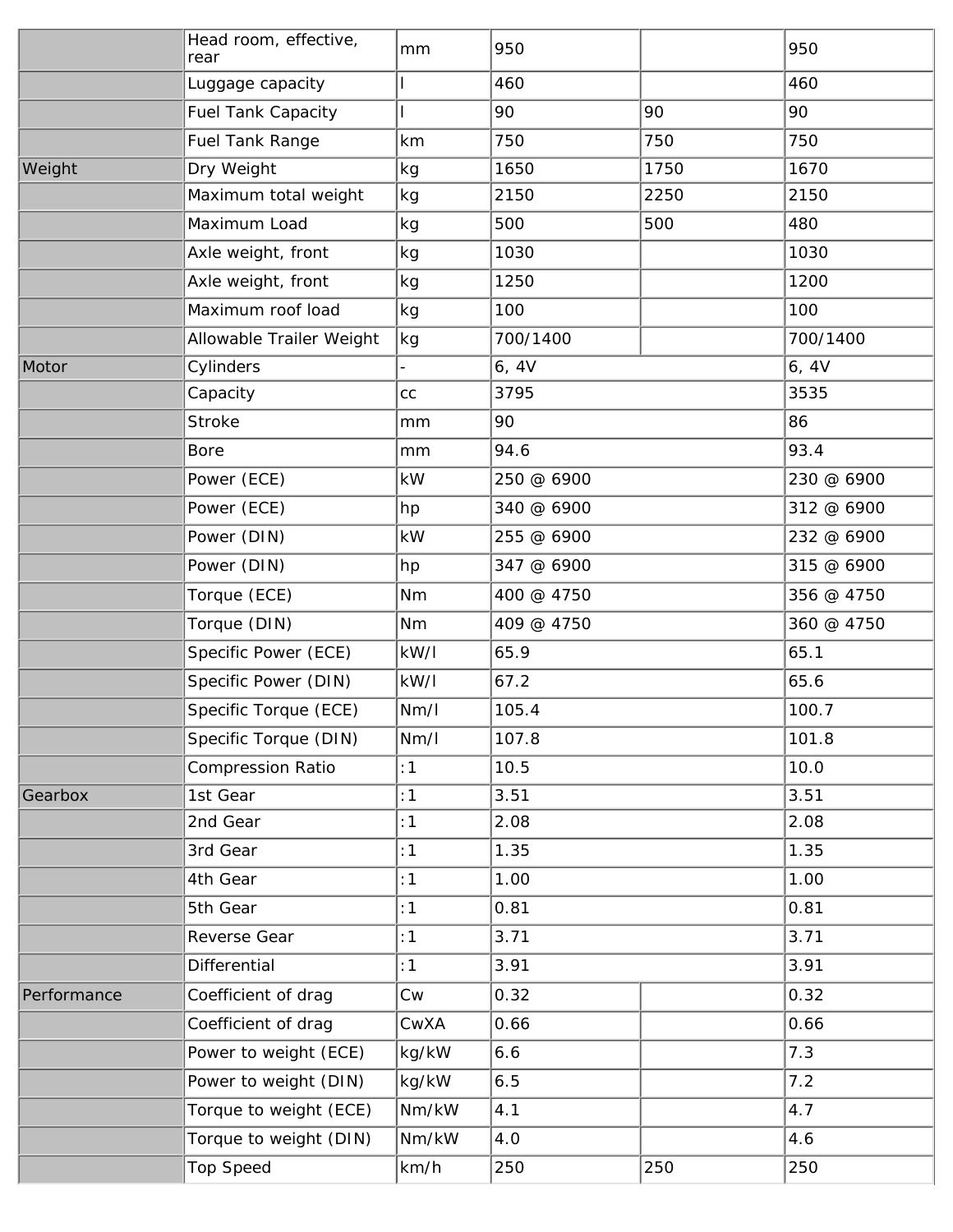|                           | Acceleration 0 -100km/h       | ls           | 5.9        | 6.1        | 6.3        |
|---------------------------|-------------------------------|--------------|------------|------------|------------|
|                           | Acceleration 0 -1000 m        | $\mathbf{s}$ |            |            | 26.0       |
|                           | Acceleration 80 - 120<br>km/h | S            |            |            | 7.6        |
| <b>Fuel Consumption</b>   | 5th Gear, 90km/h              | 1/100km      | 8.3        |            | 8.2        |
|                           | 5th Gear, 120km/h             | 1/100km      | 9.6        |            | 9.4        |
|                           | <b>City Traffic</b>           | l/100km      | 18.0       |            | 18.1       |
|                           | Average                       | 1/100km      | 12.0       |            | 11.9       |
| <b>Wheels &amp; Tyres</b> | Tyres, front                  |              | 235/45ZR17 | 235/45ZR17 | 235/45ZR17 |
|                           | Tyres, rear                   |              | 235/45ZR17 | 255/40ZR17 | 235/45ZR17 |
|                           | Special option, rear          |              | 255/40ZR17 |            | 255/40ZR17 |
|                           | Wheels, front                 |              | 8J x 17    | 8J x 17    | 8J x 17    |
|                           | Wheels, rear                  |              | 8J x 17    | 9J x 17    | 8J x 17    |
|                           | Special option, rear          |              | 9J x 17    |            | 9J x 17    |
| Electrical                | <b>Battery Capacity</b>       | Ah           | 85         |            | 85         |
|                           | <b>Alternator</b>             | A            | 140        |            | 115        |
|                           | <b>Alternator</b>             | W            | 1960       |            | 1610       |

# **10. Technical Data**

| <b>Engine Construction</b>                   | 6 cylinder, inline                                                                           |
|----------------------------------------------|----------------------------------------------------------------------------------------------|
| Capacity (cc)                                | 3795                                                                                         |
| Bore (mm)                                    | 94.6                                                                                         |
| Stroke (mm)                                  | 90.0                                                                                         |
| Power ECE kW/hp                              | 250/340 @ 6900                                                                               |
| <b>Torque ECE Nm</b>                         | 400 @ 4750 rpm                                                                               |
| Maximum Engine Speed                         | $7250 \pm 50$ rpm                                                                            |
| <b>Compression Ratio</b>                     | 10.5:1                                                                                       |
| <b>Combustion Volume in cc</b>               | 66.6                                                                                         |
| Compression pressure in bar (psi)            | $12 - 14(174 - 203)$                                                                         |
| <b>Cam Duration</b>                          | 264/108                                                                                      |
| Piston Clearance (mm)                        | $0.036 - 0.064$                                                                              |
| Valve head diameter, Inlet in mm (in)        | 37 (1.457)                                                                                   |
| Valve head diameter, Exhaust in mm (in)      | 32 (1.260)                                                                                   |
| Valve Clearance (cold engine) in mm          | $0.28 - 0.33$                                                                                |
| Oil pressure in bar (psi)                    | 3.0 - 4.0 (43 - 68) @ max speed and 190 -<br>210 F                                           |
| Oil Capacity in I (qt) (includes oil filter) | $5.0 \pm 0.75$ (5.3 $\pm$ 0.8) when changing filter.<br>Oil cooler holds another 0.75 litre. |
| <b>Radiator Fan</b>                          | 9 blade, 420 mm                                                                              |
| <b>Coolant Thermostat</b>                    | opens at 79C (174F)                                                                          |
| <b>Ignition System</b>                       | <b>DME</b>                                                                                   |
| <b>Firing Order</b>                          | $1 - 5 - 3 - 6 - 2 - 4$                                                                      |
| Ignition Timing at idle                      | $6^\circ + 3^\circ$ BTDC                                                                     |
| <b>Digital Motor Electronics</b>             | <b>DME 3.3</b>                                                                               |